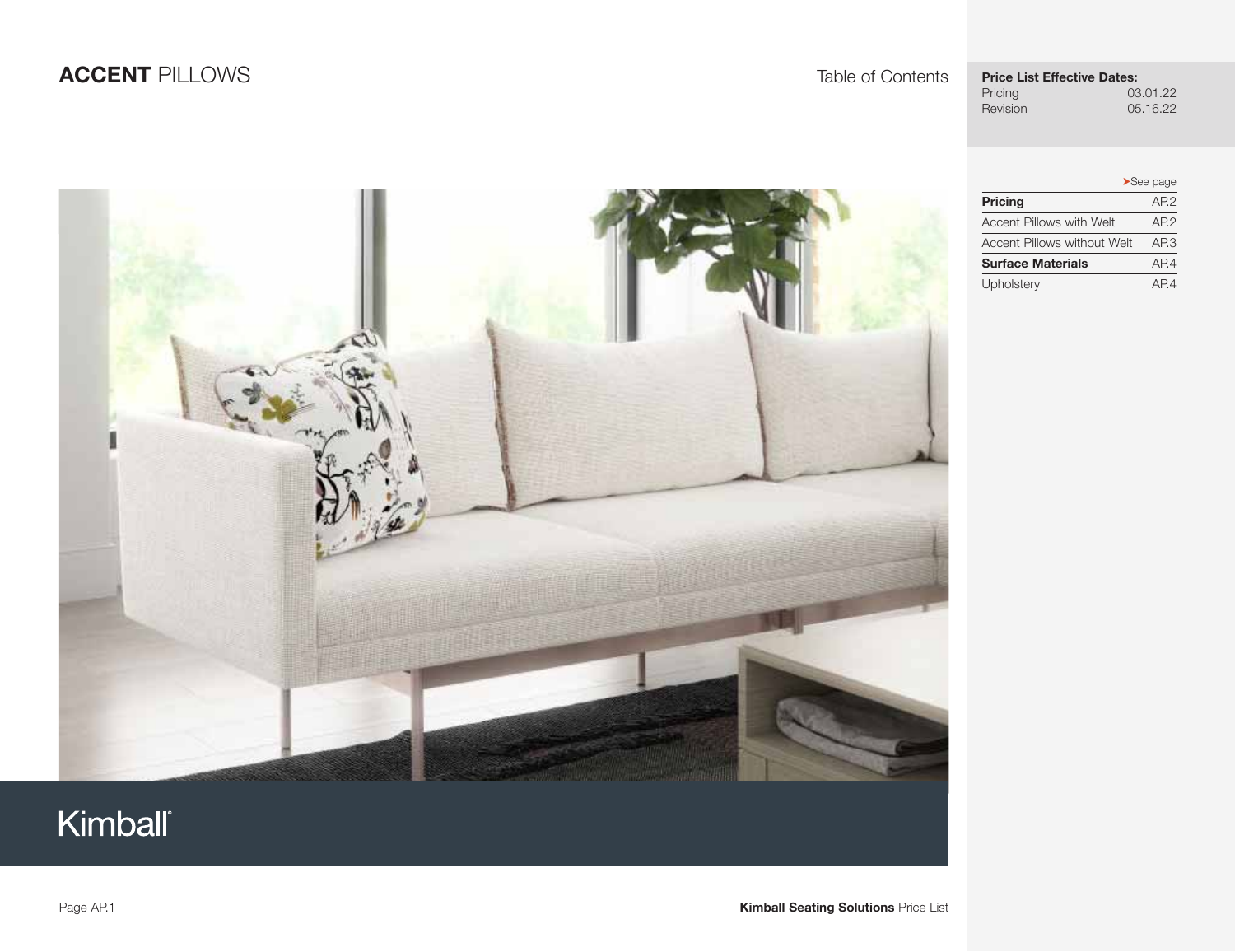





**Square Rectangle Bolster** 



| <b>Dimensions</b> (Inches) |         |                |                    | <b>COM</b> (Yards) |      |     | COL                           |      |
|----------------------------|---------|----------------|--------------------|--------------------|------|-----|-------------------------------|------|
|                            | Overall |                |                    |                    | 1–4" |     | 5-11" 12-18"                  | Sa.  |
| <b>Description</b>         | H       | W              |                    |                    |      |     | Non-Dir. Repeat Repeat Repeat | Feet |
| Square                     | 18      | 18             | <b>Entire Unit</b> | 0.8                | 0.8  | 2.0 | 2.4                           | 14.0 |
|                            |         |                | Welt only          | 0.3                | 0.3  | 0.3 | 0.3                           | 4.0  |
| Rectangle                  | 11      | 24             | <b>Entire Unit</b> | 1.0                | 1.1  | 1.5 | .8                            | 18.0 |
|                            |         |                | Welt only          | 0.3                | 0.3  | 0.3 | 0.3                           | 4.0  |
| <b>Bolster</b>             | 6       | 2 <sup>1</sup> | <b>Entire Unit</b> | 0.8                | 0.8  | 1.2 |                               | 14.0 |
|                            |         |                | Welt only          | 0.3                | 0.3  | 0.3 | 0.3                           | 4.0  |

#### <span id="page-1-0"></span>Pricing ▶See page AP.2 Surface Materials **Page [AP.4](#page-3-0)**

#### **Tips**

IMPORTANT: Orders cannot be cancelled for chairs specified with Alliance Program upholstery.

Contrasting fabric is available on pillows with welt.

Pillows are upholstered with the design/pattern running upward on both sides. Patterns will not necessarily align at the seams. Each pillow with the same upholstery on the same order will match.

TB133 is not available.

#### **How to Specify**

#### **O** Model

Pillow:

- 2 Upholstery grade or Alliance prefix + upholstery grade
- 3 Upholstery number

Welt:

- 4 Upholstery grade or Alliance prefix + upholstery grade
- 5 Upholstery number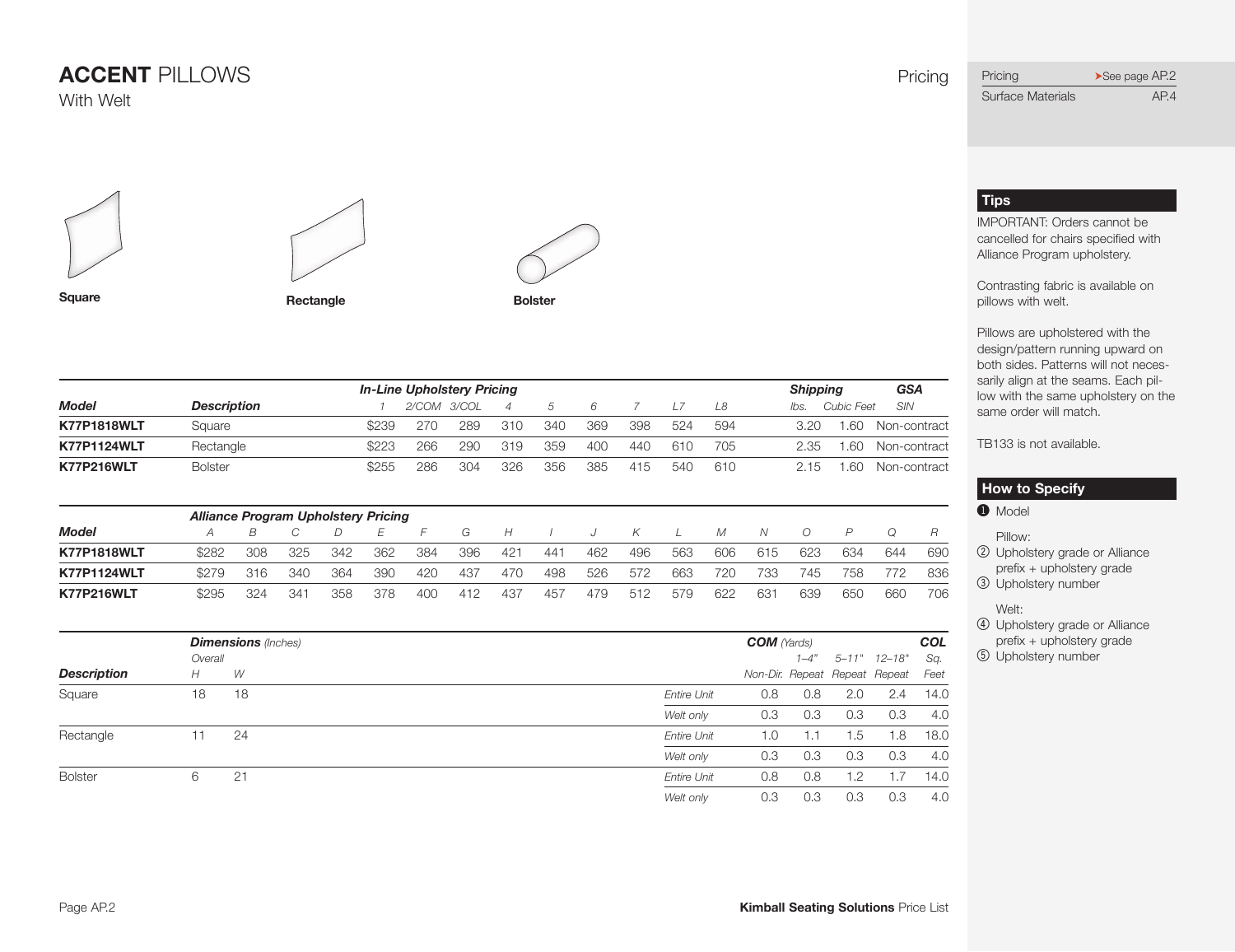





**Square Rectangle Bolster** 

 *In-Line Upholstery Pricing Shipping GSA Model Description 1 2/COM 3/COL 4 5 6 7 L7 L8 lbs. Cubic Feet SIN* **K77P1818** Square  $$176$  205 222 242 270 297 324 441 506 3.20 1.60 Non-contract **K77P1124** Rectangle **\$161 199 221 247 283 319 355 507 592** 2.35 1.60 Non-contract **K77P216** Bolster \$ 193 220 236 255 281 306 332 441 502 2.15 1.60 Non-contract  *Alliance Program Upholstery Pricing Model A B C D E F G H I J K L M N O P Q R* **K77P1818** \$ 219 240 256 272 290 311 322 345 364 383 415 477 517 525 533 543 552 595 **K77P1124** \$ 217 244 266 287 310 337 352 382 407 432 473 555 606 617 628 640 652 709 **K77P216** \$ 233 253 268 283 300 319 330 352 369 388 417 475 513 521 528 537 546 586

|                    |         | <b>Dimensions</b> (Inches) |                           | <b>COM</b> (Yards)                 |     |                       | COL  |  |
|--------------------|---------|----------------------------|---------------------------|------------------------------------|-----|-----------------------|------|--|
|                    | Overall |                            |                           |                                    |     | $1-4"$ 5-11" $12-18"$ | Sq.  |  |
| <b>Description</b> |         | W                          |                           | Non-Dir. Repeat Repeat Repeat Feet |     |                       |      |  |
| Square             | 18      | 18                         | 0.8<br><b>Entire Unit</b> | 0.8                                | 2.0 | 2.4                   | 14.0 |  |
| Rectangle          |         | 24                         | Entire Unit<br>1.0        |                                    | 1.5 | 1.8                   | 18.0 |  |
| <b>Bolster</b>     |         | クォ                         | 0.8<br><b>Entire Unit</b> | 0.8                                |     |                       | 14.0 |  |

### <span id="page-2-0"></span>Pricing ▶See page AP.2 Surface Materials **Page [AP.4](#page-3-0)**

### **Tips**

IMPORTANT: Orders cannot be cancelled for chairs specified with Alliance Program upholstery.

Pillows are upholstered with the design/pattern running upward on both sides. Patterns will not necessarily align at the seams. Each pillow with the same upholstery on the same order will match.

TB133 is not available.

#### **How to Specify**

**O** Model

2 Upholstery grade or Alliance prefix + upholstery grade 3 Upholstery number